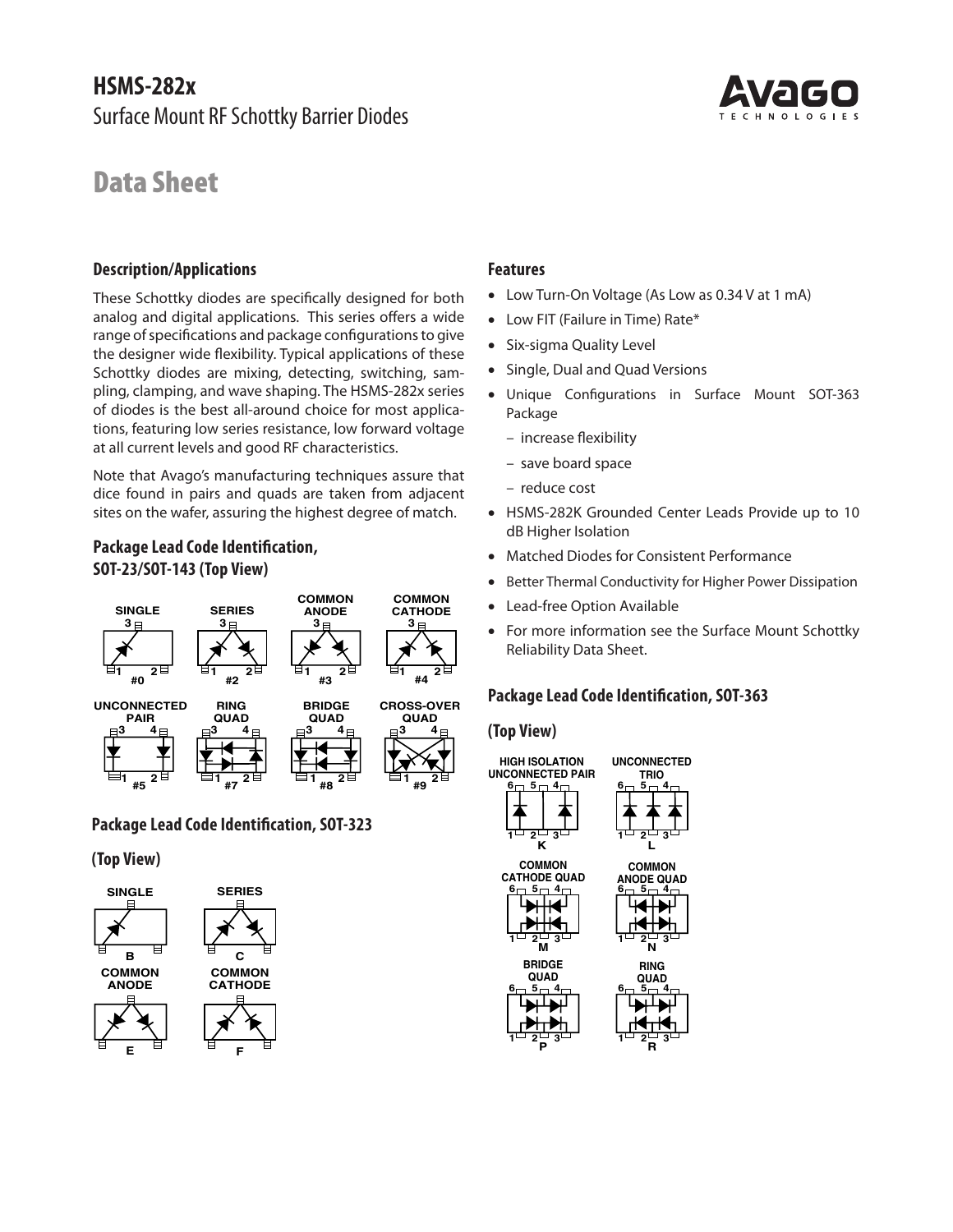# **Pin Connections and Package Marking**



Notes:

1. Package marking provides orientation and identification.

2. See "Electrical Specifications" for appropriate package marking.

# **Absolute Maximum Ratings[1] TC = 25°C**

| <b>Symbol</b> | <b>Parameter</b>                  | <b>Unit</b> | SOT-23/SOT-143 | SOT-323/SOT-363 |
|---------------|-----------------------------------|-------------|----------------|-----------------|
|               | Forward Current (1 µs Pulse)      | Amp         |                |                 |
|               | Peak Inverse Voltage              |             | 15             | 15              |
|               | Junction Temperature              | $\sim$      | 150            | 150             |
| ' stq         | Storage Temperature               | $\sim$      | $-65$ to 150   | -65 to 150      |
| θ             | Thermal Resistance <sup>[2]</sup> | °C/W        | 500            | 150             |

Notes:

1. Operation in excess of any one of these conditions may result in permanent damage to the device.

2.  $T_c = +25^{\circ}$ C, where  $T_c$  is defined to be the temperature at the package pins where contact is made to the circuit board.

| Part<br><b>Number</b><br>HSMS <sup>[4]</sup> | Package<br><b>Marking</b><br>Code | Lead<br>Code   | Configuration                      | <b>Minimum</b><br><b>Breakdown</b><br><b>Voltage</b><br>$V_{_{BR}}(V)$ | <b>Maximum</b><br><b>Forward</b><br><b>Voltage</b><br>$V_{c}$ (mV) | <b>Maximum</b><br><b>Forward</b><br><b>Voltage</b><br>$V_{E}(V)$ @<br>$I_{E}$ (mA) | <b>Maximum</b><br><b>Reverse</b><br>Leakage<br>$I_R(nA)$ @<br>$\mathsf{V}_{\mathsf{R}}(\mathsf{V})$ | <b>Maximum</b><br>Capacitance<br>$C_{\rm r}$ (pF) | <b>Typical</b><br><b>Dynamic</b><br><b>Resistance</b><br>$R_{n}(\Omega)^{[5]}$ |
|----------------------------------------------|-----------------------------------|----------------|------------------------------------|------------------------------------------------------------------------|--------------------------------------------------------------------|------------------------------------------------------------------------------------|-----------------------------------------------------------------------------------------------------|---------------------------------------------------|--------------------------------------------------------------------------------|
| 2820                                         | CO                                | 0              | Single                             | 15                                                                     | 340                                                                | 0.5<br>10 <sup>°</sup>                                                             | 100<br>1                                                                                            | 1.0                                               | 12                                                                             |
| 2822                                         | C <sub>2</sub>                    | 2              | Series                             |                                                                        |                                                                    |                                                                                    |                                                                                                     |                                                   |                                                                                |
| 2823                                         | C <sub>3</sub>                    | 3              | Common Anode                       |                                                                        |                                                                    |                                                                                    |                                                                                                     |                                                   |                                                                                |
| 2824                                         | C4                                | $\overline{4}$ | Common Cathode                     |                                                                        |                                                                    |                                                                                    |                                                                                                     |                                                   |                                                                                |
| 2825                                         | C <sub>5</sub>                    | 5              | Unconnected Pair                   |                                                                        |                                                                    |                                                                                    |                                                                                                     |                                                   |                                                                                |
| 2827                                         | C7                                | $\overline{7}$ | Ring Quad <sup>[4]</sup>           |                                                                        |                                                                    |                                                                                    |                                                                                                     |                                                   |                                                                                |
| 2828                                         | C8                                | 8              | Bridge Quad <sup>[4]</sup>         |                                                                        |                                                                    |                                                                                    |                                                                                                     |                                                   |                                                                                |
| 2829                                         | C <sub>9</sub>                    | 9              | Cross-over Quad                    |                                                                        |                                                                    |                                                                                    |                                                                                                     |                                                   |                                                                                |
| 282B                                         | CO                                | B              | Single                             |                                                                        |                                                                    |                                                                                    |                                                                                                     |                                                   |                                                                                |
| 282C                                         | C <sub>2</sub>                    | C              | <b>Series</b>                      |                                                                        |                                                                    |                                                                                    |                                                                                                     |                                                   |                                                                                |
| 282E                                         | C <sub>3</sub>                    | E              | Common Anode                       |                                                                        |                                                                    |                                                                                    |                                                                                                     |                                                   |                                                                                |
| 282F                                         | C <sub>4</sub>                    | F.             | Common Cathode                     |                                                                        |                                                                    |                                                                                    |                                                                                                     |                                                   |                                                                                |
| 282K                                         | CK                                | K              | High Isolation<br>Unconnected Pair |                                                                        |                                                                    |                                                                                    |                                                                                                     |                                                   |                                                                                |
| 282L                                         | <b>CL</b>                         | L.             | Unconnected Trio                   |                                                                        |                                                                    |                                                                                    |                                                                                                     |                                                   |                                                                                |
| 282M                                         | <b>HH</b>                         | M              | Common Cathode Quad                |                                                                        |                                                                    |                                                                                    |                                                                                                     |                                                   |                                                                                |
| 282N                                         | <b>NN</b>                         | N              | Common Anode Quad                  |                                                                        |                                                                    |                                                                                    |                                                                                                     |                                                   |                                                                                |
| 282P                                         | <b>CP</b>                         | P              | <b>Bridge Quad</b>                 |                                                                        |                                                                    |                                                                                    |                                                                                                     |                                                   |                                                                                |
| 282R                                         | <b>OO</b>                         | R              | Ring Quad                          |                                                                        |                                                                    |                                                                                    |                                                                                                     |                                                   |                                                                                |
| <b>Test Conditions</b>                       |                                   |                |                                    | $I_{R} = 100 \mu A$                                                    | $I_{E} = 1$ mA <sup>[1]</sup>                                      |                                                                                    |                                                                                                     | $V_R = 0V^{[2]}$<br>$f = 1$ MHz                   | $I_c = 5$ mA                                                                   |

# **Electrical Specifications TC = 25°C, Single Diode[3]**

Notes:

1. ∆V<sub>F</sub> for diodes in pairs and quads in 15 mV maximum at 1 mA.

2.  $\Delta C_{\overline{10}}$  for diodes in pairs and quads is 0.2 pF maximum.

3. Effective Carrier Lifetime (τ) for all these diodes is 100 ps maximum measured with Krakauer method at 5 mA.

4. See section titled "Quad Capacitance."

5.  $R_p = R_s + 5.2Ω$  at 25°C and  $I_f = 5$  mA.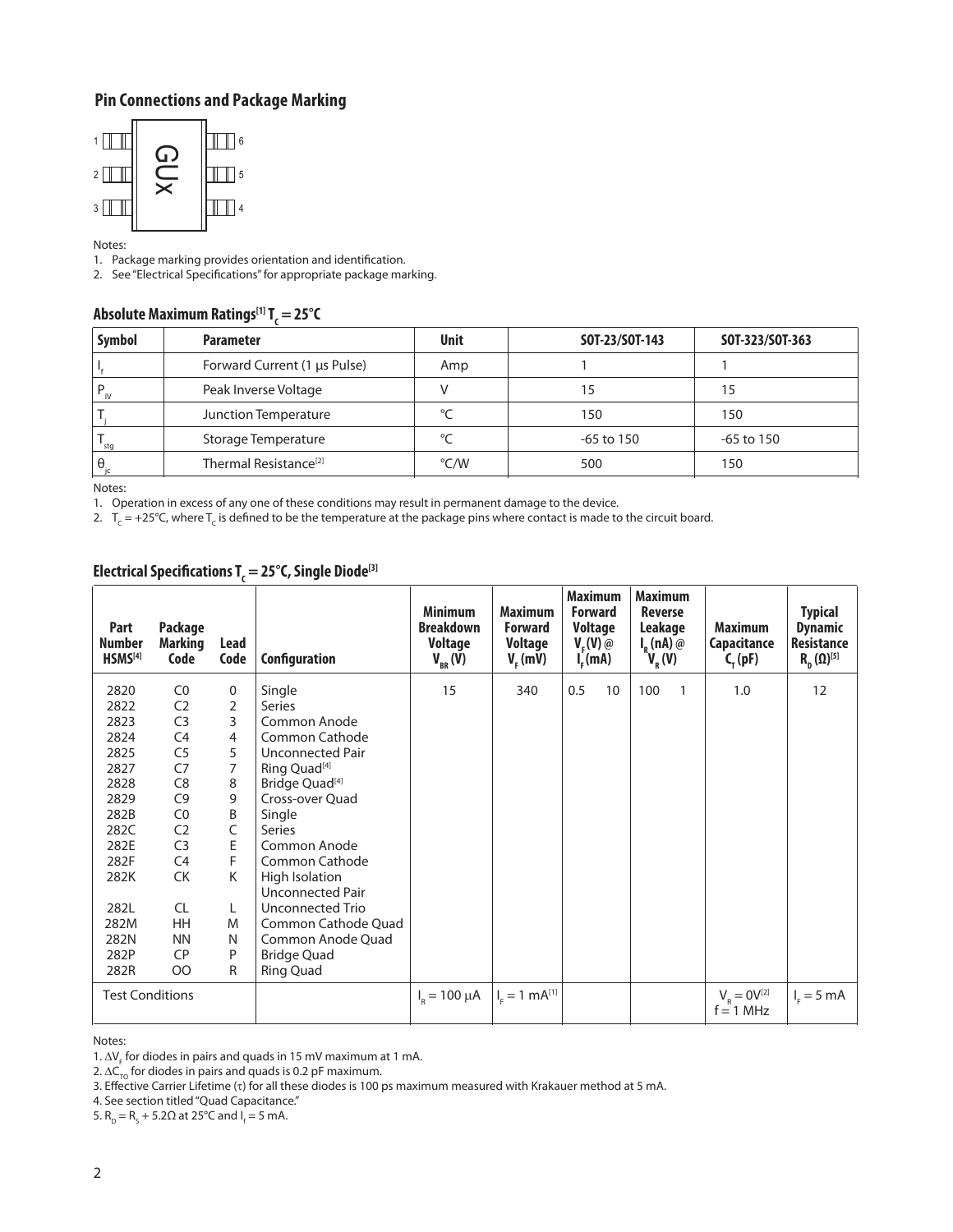#### **Quad Capacitance**

Capacitance of Schottky diode quads is measured using an HP4271 LCR meter. This instrument effectively isolates individual diode branches from the others, allowing accurate capacitance measurement of each branch or each diode. The conditions are: 20 mV R.M.S. voltage at 1 MHz. Avago defines this measurement as "CM", and it is equivalent to the capacitance of the diode by itself. The equivalent diagonal and adjacent capaci-tances can then be calculated by the formulas given below.

In a quad, the diagonal capacitance is the capacitance be‑ tween points A and B as shown in the figure below. The diagonal capacitance is calculated using the following formula

$$
C_{DIAGONAL} = \frac{C_1 \times C_2}{C_1 + C_2} + \frac{C_3 \times C_4}{C_3 + C_4}
$$

between points A and C in the figure below. This capaci- $\frac{1}{2}$  tance is calculated using the following formula The equivalent adjacent capacitance is the capacitance<br>between points A and C in the figure below. This capaci-

$$
C_{ADJACENT} = C_1 + \frac{1}{\frac{1}{C_2} + \frac{1}{C_3} + \frac{1}{C_4}}
$$

This information does not apply to cross-over quad di-<br>odes odes.



#### **Linear Equivalent Circuit Model Diode Chip**



 $R<sub>S</sub>$  = series resistance (see Table of SPICE parameters)

 $C_i$  = junction capacitance (see Table of SPICE parameters)

$$
R_{j} = \frac{8.33 \times 10^{-5} \text{ nT}}{I_{b} + I_{s}}
$$

where

 $I<sub>b</sub>$  = externally applied bias current in amps

 $I_s$  = saturation current (see table of SPICE parameters)

T = temperature,  $\mathrm{K}$ 

n = ideality factor (see table of SPICE parameters)

#### Note:

To effectively model the packaged HSMS-282x product, please refer to Application Note AN1124.

#### ESD WARNING:

Handling Precautions Should Be Taken To Avoid Static Discharge.

#### **SPICE Parameters**

| <b>Parameter</b>          | <b>Units</b> | <b>HSMS-282x</b> |
|---------------------------|--------------|------------------|
| $B_{\rm v}$               | V            | 15               |
| $C_{_{J0}}$               | pF           | 0.7              |
| $\mathsf{E}_{\mathsf{G}}$ | eV           | 0.69             |
| $I_{BV}$                  | A            | $1E-4$           |
| ı,                        | Α            | $2.2E-8$         |
| N                         |              | 1.08             |
| $R_{S}$                   | Ω            | 6.0              |
| $P_{B}$                   | ٧            | 0.65             |
| $\mathsf{P}_\mathsf{T}$   |              | $\overline{2}$   |
| M                         |              | 0.5              |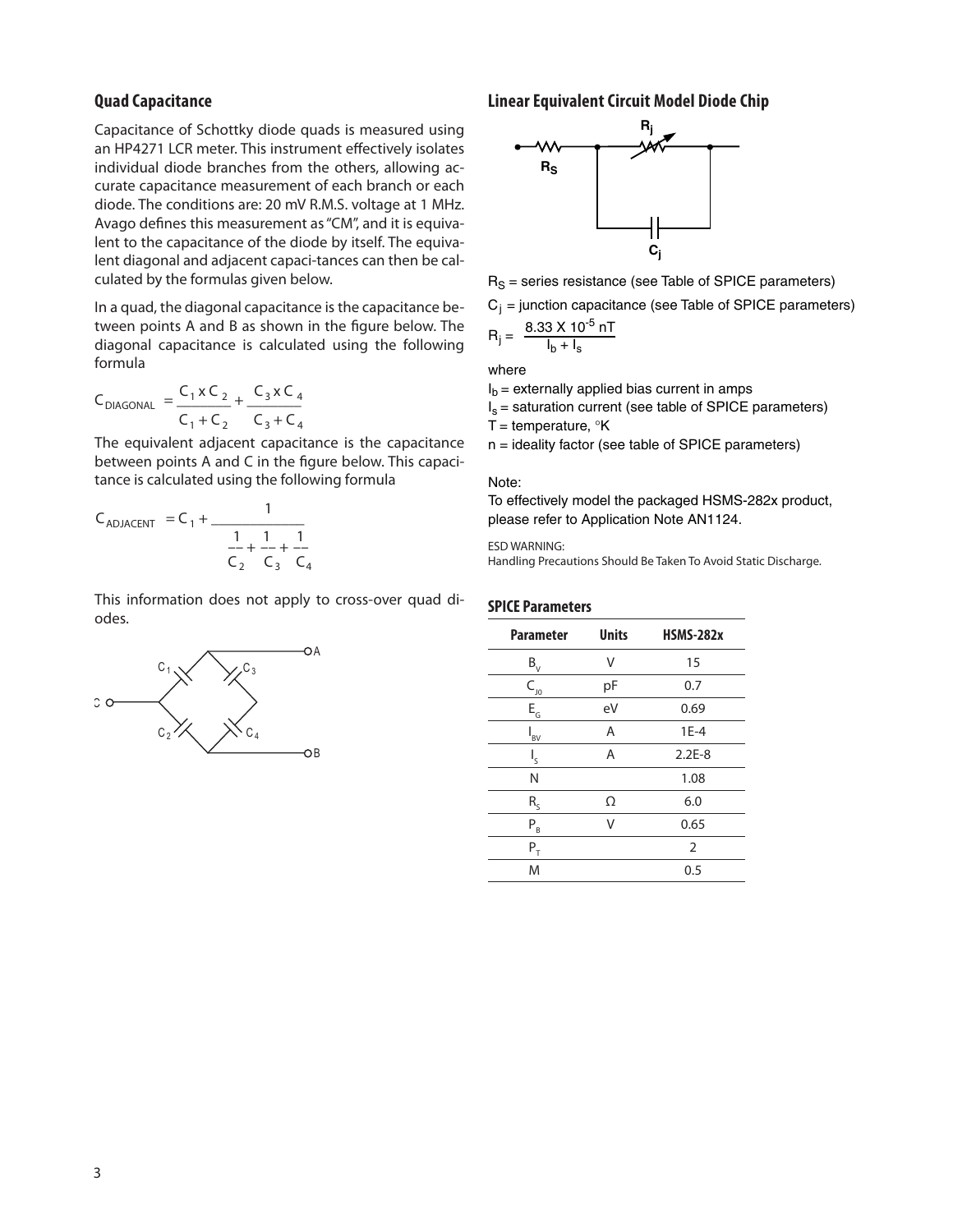# Typical Performance, T<sub>c</sub> = 25°C (unless otherwise noted), Single Diode



Figure 1. Forward Current vs. Forward Voltage at Temperatures.



















Figure 5. Typical  $V_f$  Match, Series Pairs and Quads at Mixer Bias Levels.





Figure 7. Typical Output Voltage vs. Input Power, Small Signal Detector Operating at 850 MHz.



Figure 8. Typical Output Voltage vs. Input Power, Large Signal Detector Operating at 915 MHz.



Figure 9. Typical Conversion Loss vs. L.O. Drive, 2.0 GHz (Ref AN997).

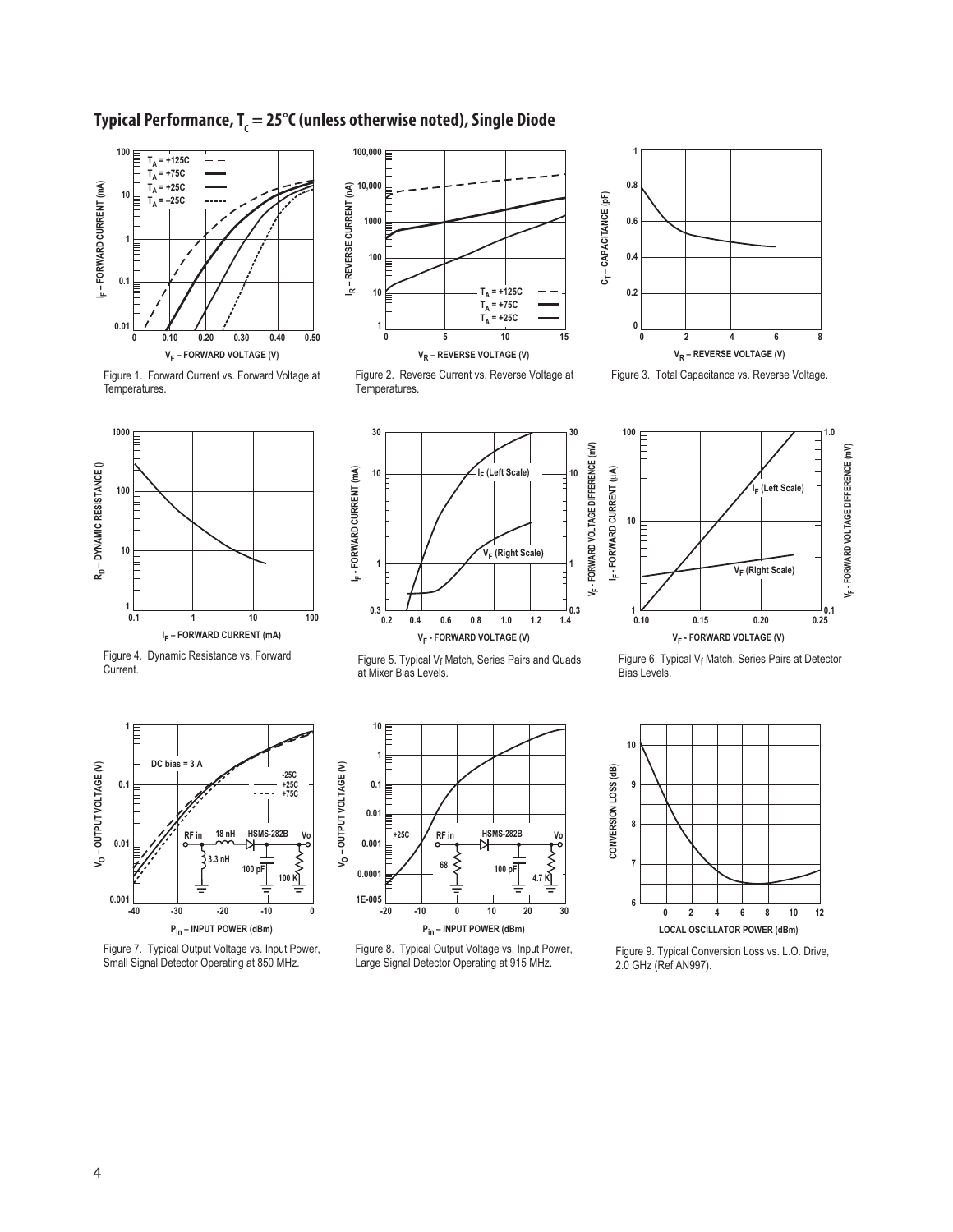#### **Applications Information**

#### **Product Selection**

Avago's family of surface mount Schottky diodes provide unique solutions to many design problems. Each is optimized for certain applications.

The first step in choosing the right product is to select the diode type. All of the products in the HSMS‑282x fam‑ ily use the same diode chip–they differ only in package configuration. The same is true of the HSMS-280x, -281x, 285x, -286x and -270x families. Each family has a different set of characteristics, which can be compared most easily by consulting the SPICE parameters given on each data sheet.

The HSMS‑282x family has been optimized for use in RF applications, such as

- DC biased small signal detectors to 1.5 GHz.
- Biased or unbiased large signal detectors (AGC or power monitors) to 4 GHz.
- Mixers and frequencymultipliers to 6 GHz.

The other feature of the HSMS‑282x family is its unit‑to‑unit and lot-to-lot consistency. The silicon chip used in this series has been designed to use the fewest possible processing steps to minimize variations in diode characteristics. Statistical data on the consistency of this product, in terms of SPICE parameters, is available from Avago.

For those applications requiring very high breakdown voltage, use the HSMS‑280x family of diodes. Turn to the HSMS‑281x when you need very low flicker noise. The HSMS‑285x is a family of zero bias detector diodes for small signal applications. For high frequency detector or mixer applications, use the HSMS‑286x family. The HSMS‑270x is a series of specialty diodes for ultra high speed clipping and clamping in digital circuits.

#### **Schottky Barrier Diode Characteristics**

Stripped of its package, a Schottky barrier diode chip consists of a metal-semiconductor barrier formed by de‑ position of a metal layer on a semiconductor. The most common of several different types, the passivated diode, is shown in Figure 10, along with its equivalent circuit.

 $R_{\rm s}$  is the parasitic series resistance of the diode, the sum of the bondwire and leadframe resistance, the resistance of the bulk layer of silicon, etc. RF energy coupled into  $R_c$ is lost as heat—it does not contribute to the rectified output of the diode.  $\mathsf{C}_{\mathsf{j}}$  is parasitic junction capacitance of the diode, controlled by the thick-ness of the epitaxial layer and the diameter of the Schottky contact.  $R_{j}$  is the junction resistance of the diode, a function of the total current flowing through it.

$$
R_{j} = \frac{8.33 \times 10^{-5} \text{ nT}}{1 \text{ s} + 1 \text{ b}} = R_{V} - R_{s}
$$

$$
\approx \frac{0.026}{1 \text{ s} + 1 \text{ b}} \text{ at } 25^{\circ} \text{C}
$$

where

- where<br>n = ideality factor (see table of SPICE parameters)
- $T =$  temperature in  $\mathrm{R}$
- I<sub>s</sub> = saturation current (see table of SPICE parameters)
- I b = externally applied bias current in amps
- $R_{\rm v}$  = sum of junction and series resistance, the slope of the V-I curve

 $\boldsymbol{\mathsf{I}}_{\boldsymbol{\varsigma}}$  is a function of diode barrier height, and can range from picoamps for high barrier diodes to as much as 5 µA for very low barrier diodes.

# ر<br>The Height of the Schottky Barrier

The current-voltage characteristic of a Schottky barrier not can extrage characteristic or a sensitivity same. equation:

$$
I = I_{S} (e^{\frac{V - IR_{S}}{0.026}} - 1)
$$

On a semi-log plot (as shown in the Avago catalog) the current graph will be a straight line with inverse slope 2.3 X 0.026 = 0.060 volts per cycle (until the effect of  $R_{\rm s}$  is seen in a curve that droops at high current). All Schottky diode curves have the same slope, but not necessarily the same value of current for a given voltage. This is determined by the saturation current,  $I_{s}$ , and is related to the barrier height of the diode.

Through the choice of p-type or n-type silicon, and the selection of metal, one can tailor the characteristics of a Schottky diode. Barrier height will be altered, and at the same time CJ and RS will be changed. In general, very low barrier height diodes (with high values of IS, suitable for zero bias applications) are realized on p-type silicon. Such diodes suffer from higher values of RS than do the n-type.



**Figure 10. Schottky Diode Chip.**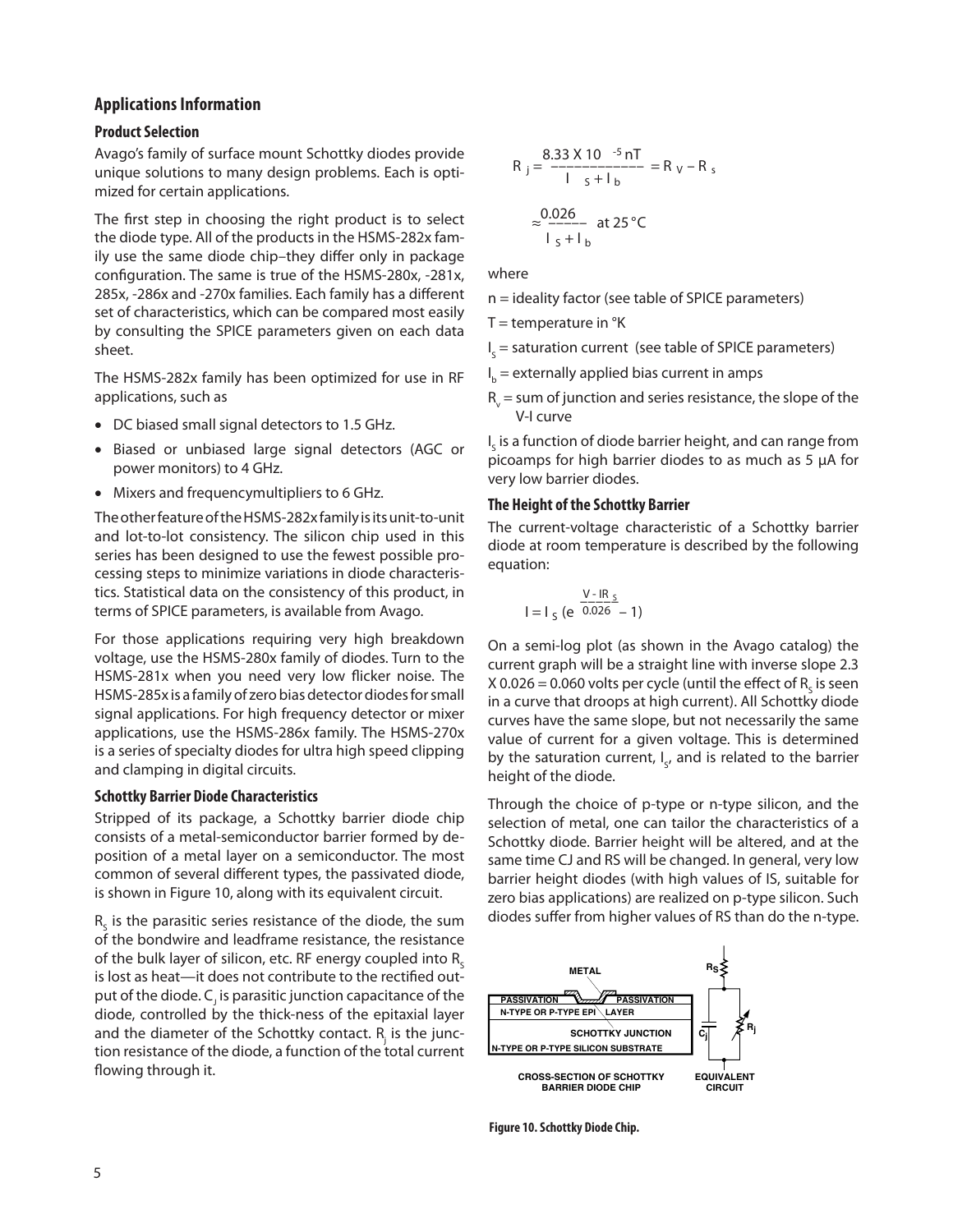Thus, p-type diodes are generally reserved for detector applications (where very high values of RV swamp out high RS) and n-type diodes such as the HSMS-282x are used for mixer applications (where high L.O. drive levels keep RV low). DC biased detectors and self-biased detectors used in gain or power control circuits.

#### **Detector Applications**

Detector circuits can be divided into two types, large signal  $(P_{in} > -20$  dBm) and small signal  $(P_{in} < -20$  dBm). In general, the former use resistive impedance matching at the input to improve flatness over frequency — this is possible since the input signal levels are high enough to produce adequate output voltages without the need for a high Q reactive input matching network. These circuits are selfbiased (no external DC bias) and are used for gain and power control of amplifiers.

Small signal detectors are used as very low cost receivers, and require a reactive input impedance matching network to achieve adequate sensitivity and output voltage. Those operating with zero bias utilize the HSMS‑ 285x family of detector diodes. However, superior performance over temperature can be achieved with the use of 3 to 30 µA of DC bias. Such circuits will use the HSMS‑282x family of diodes if the operating frequency is 1.5 GHz or lower.

Typical performance of single diode detectors (using HSMS‑2820 or HSMS‑282B) can be seen in the transfer curves given in Figures 7 and 8. Such detectors can be re‑ alized either as series or shunt circuits, as shown in Figure 11.



**Figure 11. Single Diode Detectors.**

The series and shunt circuits can be combined into a voltage doubler<sup>[1]</sup>, as shown in Figure 12. The doubler offers three advantages over the single diode circuit.

- The two diodes are in parallel in the RF circuit, lowering the input impedance and making the design of the RF matching network easier.
- The two diodes are in series in the output (video) circuit, doubling the output voltage.
- Some cancellation of even-order harmonics takes place at the input.



**Zero Biased Diodes DC Biased Diodes**

#### **Figure 12. Voltage Doubler.**

The most compact and lowest cost form of the doubler is achieved when the HSMS‑2822 or HSMS-282C series pair is used.

Both the detection sensitivity and the DC forward voltage of a biased Schottky detector are temperature sensitive. Where both must be compensated over a wide range of temperatures, the differential detector<sup>[2]</sup> is often used. Such a circuit requires that the detector diode and the reference diode exhibit identical characteristics at all DC bias levels and at all temperatures. This is accomplished through the use of two diodes in one package, for example the HSMS‑2825 in Figure 13. In the Avago assembly facility, the two dice in a surface mount package are taken from adjacent sites on the wafer (as illustrated in Figure 14). This assures that the characteristics of the two diodes are more highly matched than would be possible through individual testing and hand matching.



**Figure 13. Differential Detector.**

[1] Avago Application Note 956-4, "Schottky Diode Voltage Doubler."

[2] Raymond W. Waugh, "Designing Large‑Signal Detectors for Handsets and Base Stations," Wireless Systems Design, Vol. 2, No. 7, July 1997, pp 42 – 48.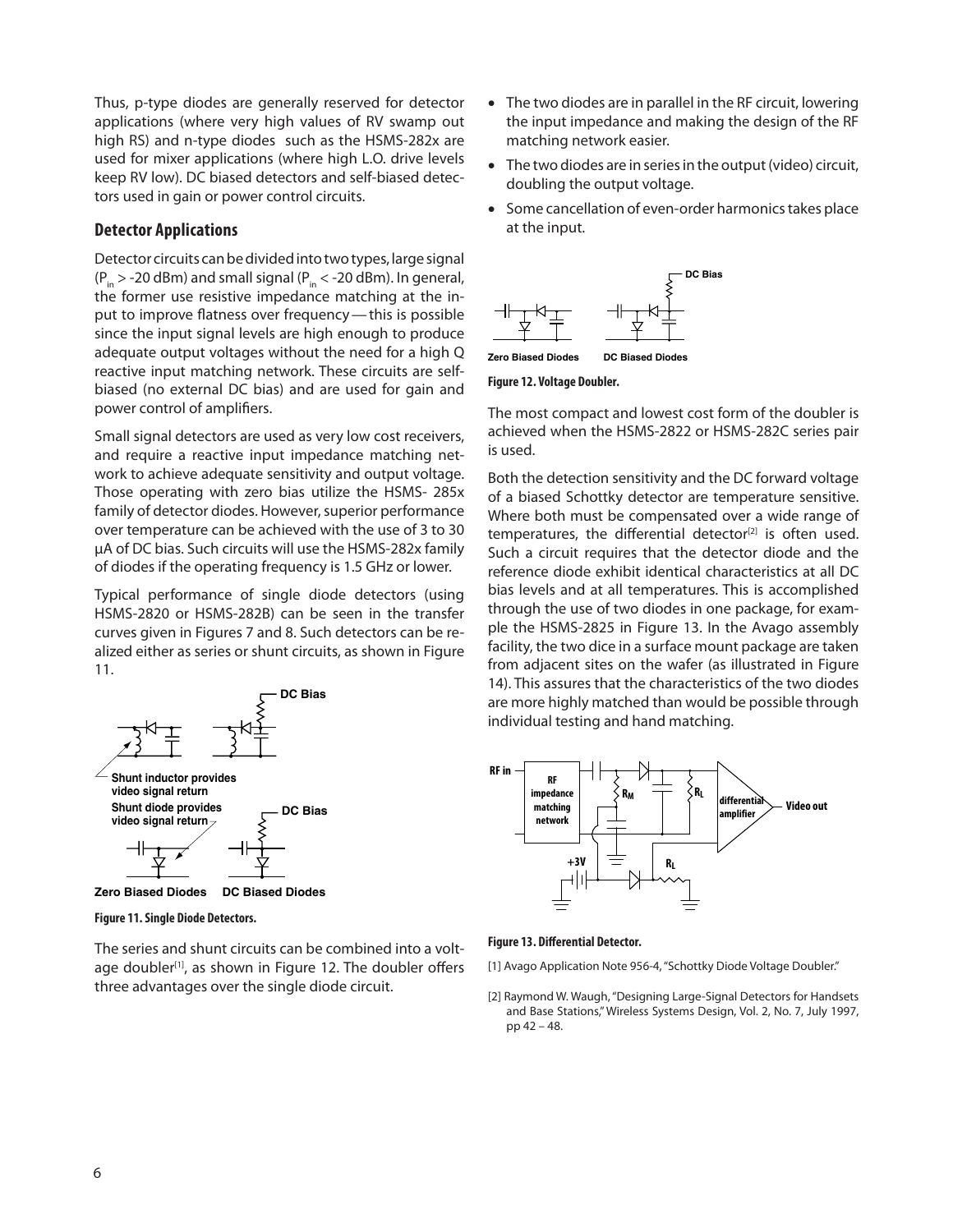

**Figure 14. Fabrication of Avago Diode Pairs.**

In high power applications, coupling of RF energy from the detector diode to the reference diode can introduce error in the differential detector. The HSMS‑282K diode pair, in the six lead SOT‑363 package, has a copper bar between the diodes that adds 10 dB of additional isolation between them. As this part is manufactured in the SOT-363 package it also provides the benefit of being 40% smaller than larger SOT‑143 devices. The HSMS‑282K is illustrated in Figure 15 - note that the ground connections must be made as close to the package as possible to minimize stray inductance to ground.



**Figure 15. High Power Differential Detector.**

The concept of the voltage doubler can be applied to the differential detector, permitting twice the output voltage for a given input power (as well as improving input impedance and suppressing second harmonics).



**Figure 16. Voltage Doubler Differential Detector.**



**Figure 17. Voltage Doubler Differential Detector.**

However, care must be taken to assure that the two reference diodes closely match the two detector diodes. One possible configuration is given in Figure 16, using two HSMS‑2825. Board space can be saved through the use of the HSMS‑282P open bridge quad, as shown in Figure 17.

While the differential detector works well over temperature, another design approach<sup>[3]</sup> works well for large signal detectors. See Figure 18 for the schematic and a physical layout of the circuit. In this design, the two 4.7 KΩ resistors and diode D2 act as a variable power divider, assuring constant output voltage over temperature and improving output linearity.



**Figure 18. Temperature Compensated Detector.**

In certain applications, such as a dual-band cellphone handset operating at both 900 and 1800 MHz, the second harmonics generated in the power control output detector when the handset is working at 900 MHz can cause problems. A filter at the output can reduce unwanted emissions at 1800 MHz in this case, but a lower cost solution is available<sup>[4]</sup>. Illustrated schematically in Figure 19, this circuit uses diode D2 and its associated passive components to cancel all even order harmonics at the detector's RF input. Diodes D3 and D4 provide tempera‑ ture compensation as described above. All four diodes are contained in a single HSMS‑ 282R package, as illustrated in the layout shown in Figure 20.

[3] Hans Eriksson and Raymond W. Waugh, "A Temperature Compensated Linear Diode Detector," to be published.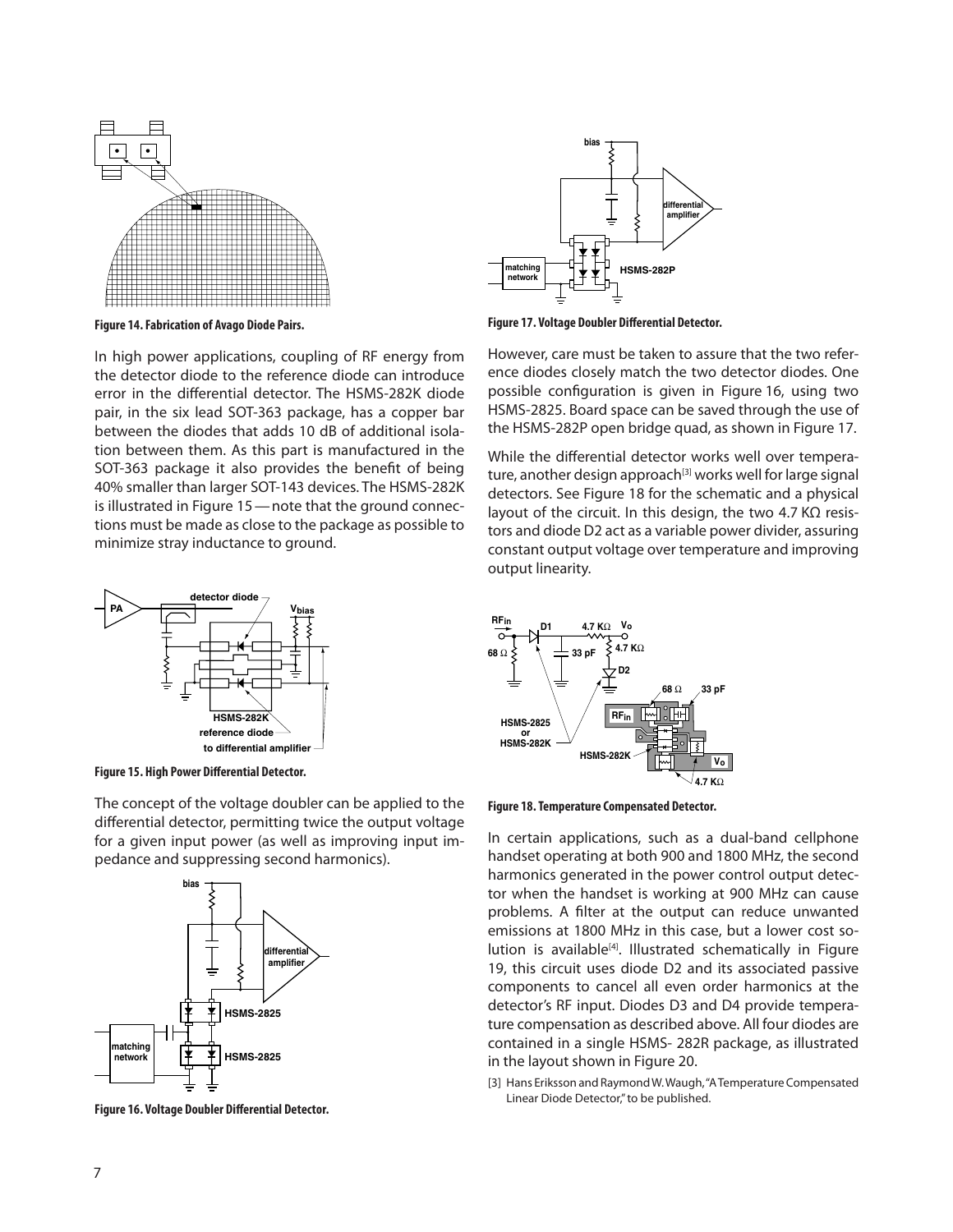

**D1 & D2 & D3 & D4 = HSMS-282R**

**Figure 19. Schematic of Suppressed Harmonic Detector.**



**Figure 20. Layout of Suppressed Harmonic Detector.**

Note that the forgoing discussion refers to the output voltage being extracted at point V+ with respect to ground. If a differential output is taken at V+ with respect to V‑, the circuit acts as a voltage doubler.

#### **Mixer applications**

The HSMS‑282x family, with its wide variety of packaging, can be used to make excellent mixers at frequencies up to 6 GHz.

The HSMS‑2827 ring quad of matched diodes (in the SOT‑143 package) has been designed for double balanced mixers. The smaller (SOT‑363) HSMS-282R ring quad can similarly be used, if the quad is closed with external connections as shown in Figure 21.





**Figure 22. Planar Double Balanced Mixer.**

A review of Figure 21 may lead to the question as to why the HSMS-282R ring quad is open on the ends. Distortion in double balanced mixers can be reduced if LO drive is increased, up to the point where the Schottky diodes are driven into saturation. Above this point, increased LO drive will not result in improvements in distortion. The use of expensive high barrier diodes (such as those fabricated on GaAs) can take advantage of higher LO drive power, but a lower cost solution is to use a eight (or twelve) diode ring quad. The open design of the HSMS-282R permits this to easily be done, as shown in Figure 23.



**Figure 23. Low Distortion Double Balanced Mixer.**

This same technique can be used in the single-balanced mixer. Figure 24 shows such a mixer, with two diodes in each spot normally occupied by one. This mixer, with a sufficiently high LO drive level, will display low distortion.



#### **Figure 24. Low Distortion Balanced Mixer.**

[4] Alan Rixon and Raymond W. Waugh, "A Suppressed Harmonic Power Detector for Dual Band 'Phones," to be published.

**Figure 21. Double Balanced Mixer.**

Both of these networks require a crossover or a three dimensional circuit. A planar mixer can be made using the SOT-143 crossover quad, HSMS-2829, as shown in Figure 22. In this product, a special lead frame permits the crossover to be placed inside the plastic package itself, eliminating the need for via holes (or other measures) in the RF portion of the circuit itself.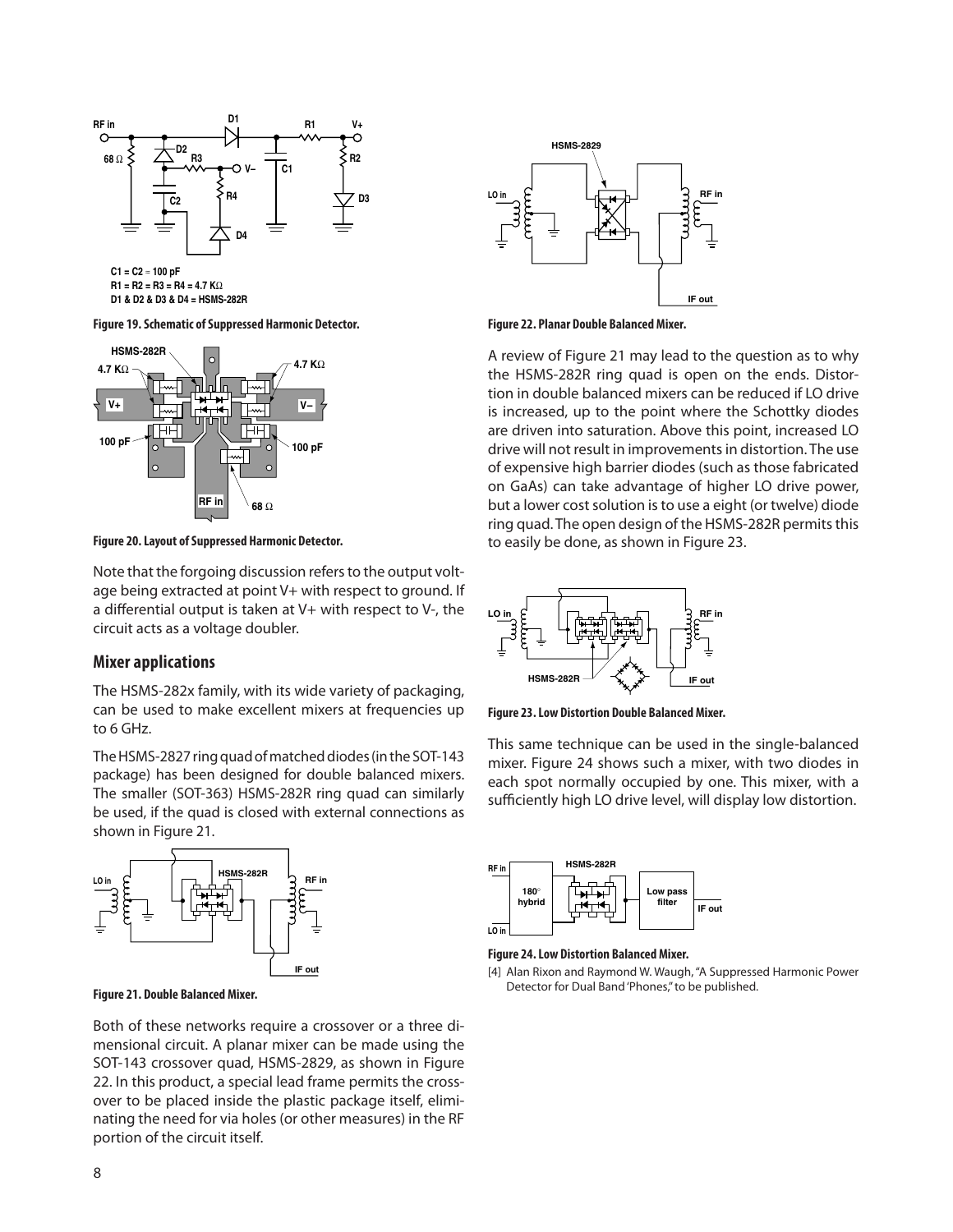#### **Sampling Applications**

The six lead HSMS‑282P can be used in a sampling circuit, as shown in Figure 25. As was the case with the six lead HSMS‑282R in the mixer, the open bridge quad is closed with traces on the circuit board. The quad was not closed internally so that it could be used in other applications, such as illustrated in Figure 17.



**Figure 25. Sampling Circuit.**

#### **Thermal Considerations**

The obvious advantage of the SOT‑323 and SOT‑363 over the SOT-23 and SOT-142 is combination of smaller size and extra leads. However, the copper leadframe in the SOT‑3x3 has a thermal conductivity four times higher than the Alloy 42 leadframe of the SOT‑23 and SOT‑143, which enables the smaller packages to dissipate more power.

The maximum junction temperature for these three families of Schottky diodes is 150°C under all operating conditions. The following equation applies to the thermal analysis of diodes:

$$
Tj = (V_f I_f + P_{RF}) \theta_{jc} + T_a
$$
 (1)

where

 $T_{j}$  = junction temperature

 $T_{\rm a}$  = diode case temperature

 $\theta_{i\epsilon}$  = thermal resistance

V<sub>f</sub>I<sub>f</sub> = DC power dissipated

 $P_{RF}$  = RF power dissipated

Note that  $\theta_{i}$ , the thermal resistance from diode junction to the foot of the leads, is the sum of two component resistances,

$$
\theta_{\rm jc} = \theta_{\rm phy} + \theta_{\rm chip} \tag{2}
$$

Package thermal resistance for the SOT-3x3 package is approximately 100°C/W, and the chip thermal resistance for the HSMS‑282x family of diodes is approximately 40°C/W. The designer will have to add in the thermal resistance from diode case to ambient-a poor choice of circuit board material or heat sink design can make this number very high.

Equation (1) would be straightforward to solve but for the fact that diode forward voltage is a function of temperature as well as forward current. The equation for V<sub>f</sub> is:

$$
I_{f} = I_{S} \left[ e^{\frac{11600 (V_{f} - I_{f} R_{S})}{nT}} - 1 \right]
$$
 (3)

where

 $n =$  ideality factor

 $T =$  temperature in  $\mathrm{R}$ 

 $R<sub>s</sub>$  = diode series resistance

and I $_{\varsigma}$  (diode saturation current) is given by

$$
I_{s} = I_{0} \left( \frac{T}{298} \right)^{\frac{2}{n}} e^{-4060 \left( \frac{1}{T} - \frac{1}{298} \right)}
$$
(4)

Equation (4) is substituted into equation (3), and equations (1) and (3) are solved simultaneously to obtain the value of junction temperature for given values of diode case temperature, DC power dissipation and RF power dissipation.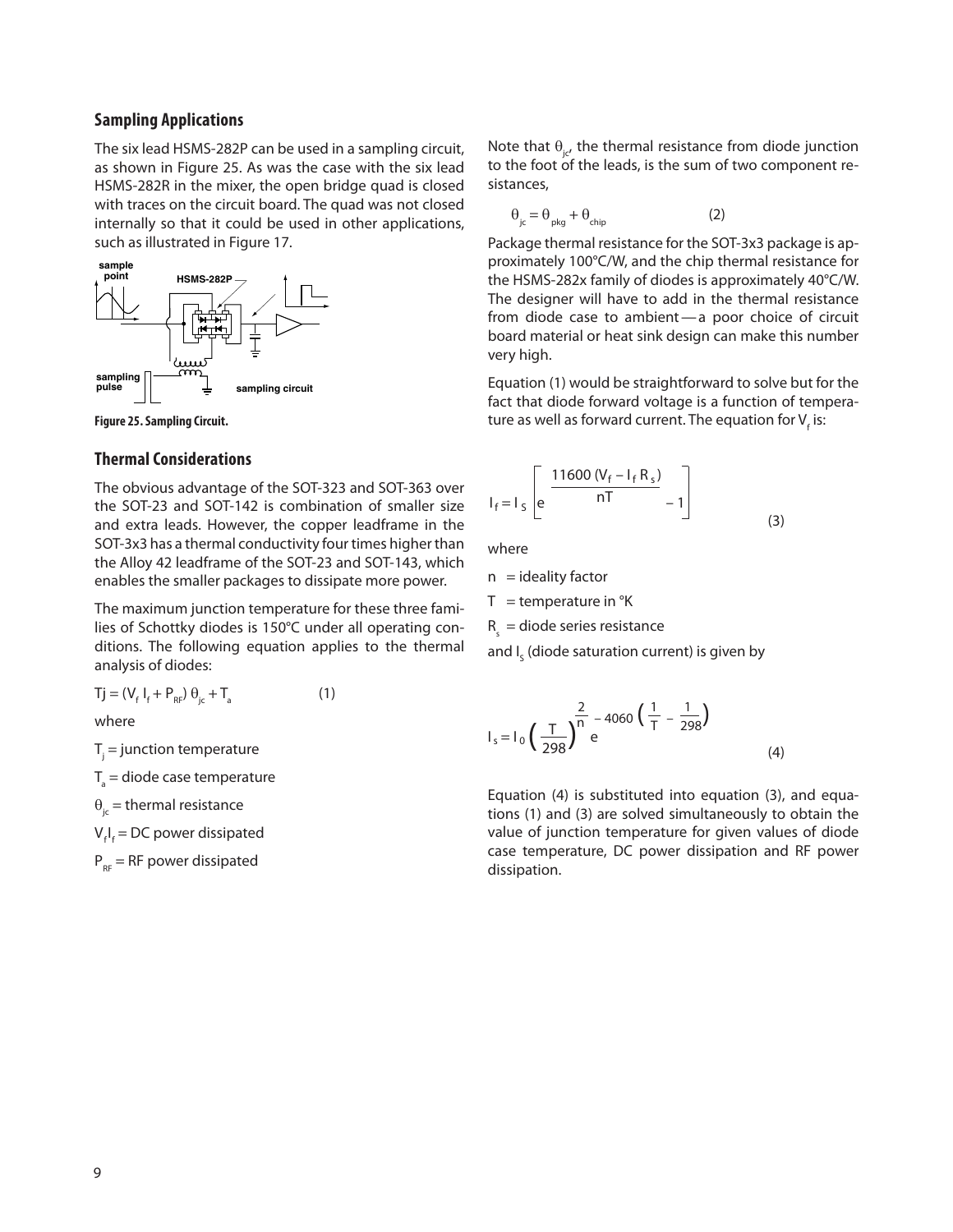#### **Diode Burnout**

Any Schottky junction, be it an RF diode or the gate of a MESFET, is relatively delicate and can be burned out with excessive RF power. Many crystal video receivers used in RFID (tag) applications find themselves in poorly controlled environments where high power sources may be present. Examples are the areas around airport and FAA radars, nearby ham radio operators, the vicinity of a broadcast band transmitter, etc. In such environments, the Schottky diodes of the receiver can be protected by a device known as a limiter diode.<sup>[5]</sup> Formerly available only in radar warning receivers and other high cost electronic warfare applications, these diodes have been adapted to commercial and consumer circuits.

Avago offers a complete line of surface mountable PIN limiter diodes. Most notably, our HSMP-4820 (SOT-23) can act as a very fast (nanosecond) power-sensitive switch when placed between the antenna and the Schottky diode, shorting out the RF circuit temporarily and reflecting the excessive RF energy back out the antenna.

[5] Avago Application Note 1050, "Low Cost, Surface Mount Power Limiters."

#### **Assembly Instructions**

### **SOT-3x3 PCB Footprint**

Recommended PCB pad layouts for the miniature SOT-3x3 (SC-70) packages are shown in Figures 26 and 27 (dimensions are in inches). These layouts provide ample allowance for package placement by automated assembly equipment without adding parasitics that could impair the performance.



**Figure 26. Recommended PCB Pad Layout for Avago's SC70 3L/SOT-323 Products.**



**Dimensions in inches**

**Figure 27. Recommended PCB Pad Layout for Avago's SC70 6L/SOT-363 Products.**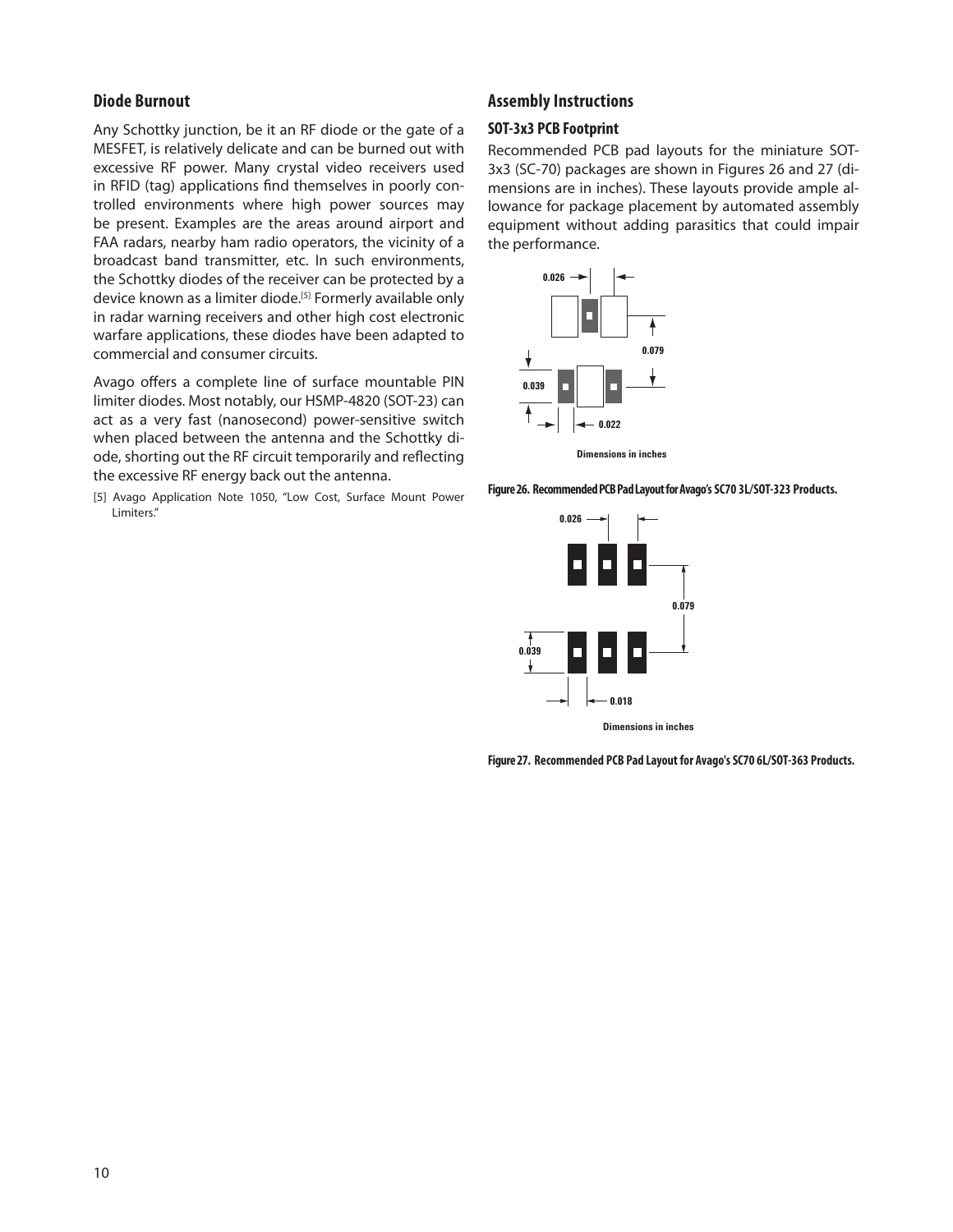#### **SMT Assembly**

Reliable assembly of surface mount components is a complex process that involves many material, process, and equipment factors, including: method of heating (e.g., IR or vapor phase reflow, wave soldering, etc.) circuit board material, conductor thickness and pattern, type of solder alloy, and the thermal conductivity and thermal mass of components. Components with a low mass, such as the SOT packages, will reach solder reflow temperatures faster than those with a greater mass.

Avago's diodes have been qualified to the time-temperature profile shown in Figure 28. This profile is representative of an IR reflow type of surface mount assembly process.

After ramping up from room temperature, the circuit board with components attached to it (held in place with solder paste) passes through one or more preheat zones. The preheat zones increase the temperature of the board and components to prevent thermal shock and begin evaporating solvents from the solder paste. The reflow zone briefly elevates the temperature sufficiently to produce a reflow of the solder.

The rates of change of temperature for the ramp-up and cool-down zones are chosen to be low enough to not cause deformation of the board or damage to components due to thermal shock. The maximum temperature in the reflow zone ( $T_{\text{max}}$ ) should not exceed 260°C.

These parameters are typical for a surface mount assembly process for Avago diodes. As a general guideline, the circuit board and components should be exposed only to the minimum temperatures and times necessary to achieve a uniform reflow of solder.



**Figure 28. Surface Mount Assembly Profile.**

#### **Lead-Free Reflow Profile Recommendation (IPC/JEDEC J-STD-020C)**

| <b>Reflow Parameter</b>                                           | <b>Lead-Free Assembly</b>      |                 |
|-------------------------------------------------------------------|--------------------------------|-----------------|
| Average ramp-up rate (Liquidus Temperature $(T_{s(max)}$ to Peak) | 3°C/ second max                |                 |
| Preheat<br>Temperature Min $(T_{S(min)})$                         |                                | 150°C           |
|                                                                   | Temperature Max $(T_{S(max)})$ | $200^{\circ}$ C |
|                                                                   | Time (min to max) $(t_c)$      | 60-180 seconds  |
| Ts(max) to TL Ramp-up Rate                                        |                                | 3°C/second max  |
| Time maintained above:                                            | Temperature (T.)               | $217^{\circ}$ C |
|                                                                   | Time $(t_1)$                   | 60-150 seconds  |
| Peak Temperature (T <sub>n</sub> )                                |                                | $260 + 0/-5$ °C |
| Time within 5 °C of actual<br>Peak temperature $(t_0)$            |                                | 20-40 seconds   |
| Ramp-down Rate                                                    |                                | 6°C/second max  |
| Time 25 °C to Peak Temperature                                    |                                | 8 minutes max   |
|                                                                   |                                |                 |

Note 1: All temperatures refer to topside of the package, measured on the package body surface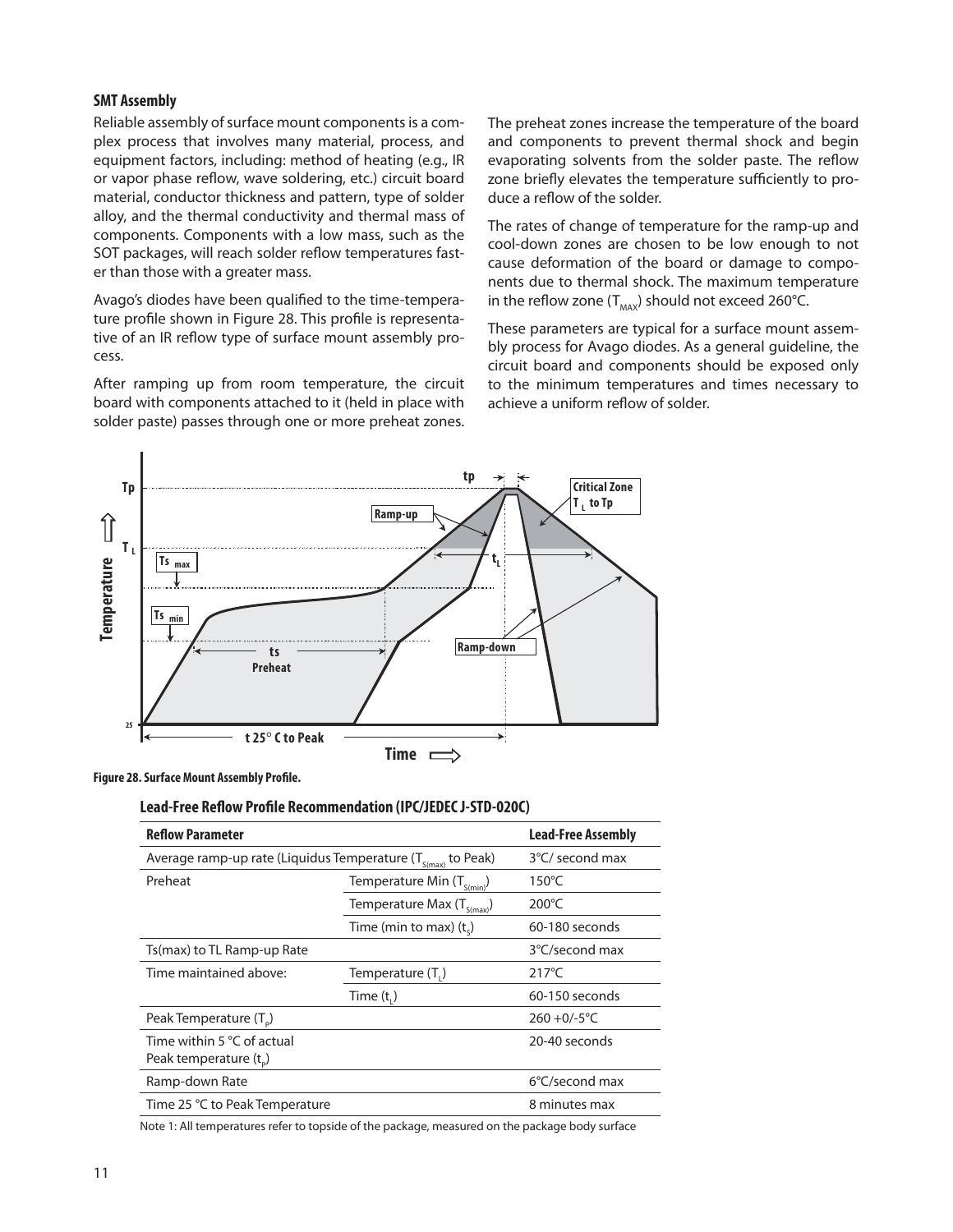# **Package Dimensions**





**Notes: XXX-package marking Drawings are not to scale**

**A1**

7

|               | DIMENSIONS (mm) |       |  |
|---------------|-----------------|-------|--|
| <b>SYMBOL</b> | MIN.            | MAX.  |  |
| A             | 0.79            | 1.20  |  |
| A1            | 0.000           | 0.100 |  |
| в             | 0.30            | 0.54  |  |
| C             | 0.08            | 0.20  |  |
| D             | 2.73            | 3.13  |  |
| E1            | 1.15            | 1.50  |  |
| e             | 0.89            | 1.02  |  |
| e1            | 1.78            | 2.04  |  |
| e2            | 0.45            | 0.60  |  |
| E             | 2.10            | 2.70  |  |
| L             | 0.45            | 0.69  |  |

**Outline 23 (SOT-23) Outline SOT-323 (SC-70 3 Lead)**



**Notes: XXX-package marking Drawings are not to scale**

|              | C                      | L    |  |  |
|--------------|------------------------|------|--|--|
|              | <b>DIMENSIONS (mm)</b> |      |  |  |
| <b>YMBOL</b> | MIN.                   | MAX. |  |  |
| A            | 0.80                   | 1.00 |  |  |
|              |                        |      |  |  |







**D A** ۰ **A1** ł

**Notes:**

**XXX-package marking Drawings are not to scale**

**DIMENSIONS (mm) MIN. 0.79 0.013 0.36 0.76 0.086 2.80 1.20 0.89 1.78 0.45 2.10 0.45 MAX. 1.097 0.10 0.54 0.92 0.152 3.06 1.40 1.02 2.04 0.60 2.65 0.69 SYMBOL A A1 B B1 C D E1 e e1 e2 E L**

# **Outline 143 (SOT-143) Outline SOT-363 (SC-70 6 Lead)**



|        | <b>DIMENSIONS (mm)</b> |           |  |
|--------|------------------------|-----------|--|
| SYMBOL | MIN.                   | MAX.      |  |
| E      | 1.15                   | 1.35      |  |
| D      | 1.80                   | 2.25      |  |
| HE     | 1.80                   | 2.40      |  |
| A      | 0.80                   | 1.10      |  |
| A2     | 0.80                   | 1.00      |  |
| A1     | 0.00                   | 0.10      |  |
| e      |                        | 0.650 BCS |  |
| b      | 0.15                   | 0.30      |  |
| c      | 0.08                   | 0.25      |  |
| L      | 0.10                   | 0.46      |  |
|        |                        |           |  |



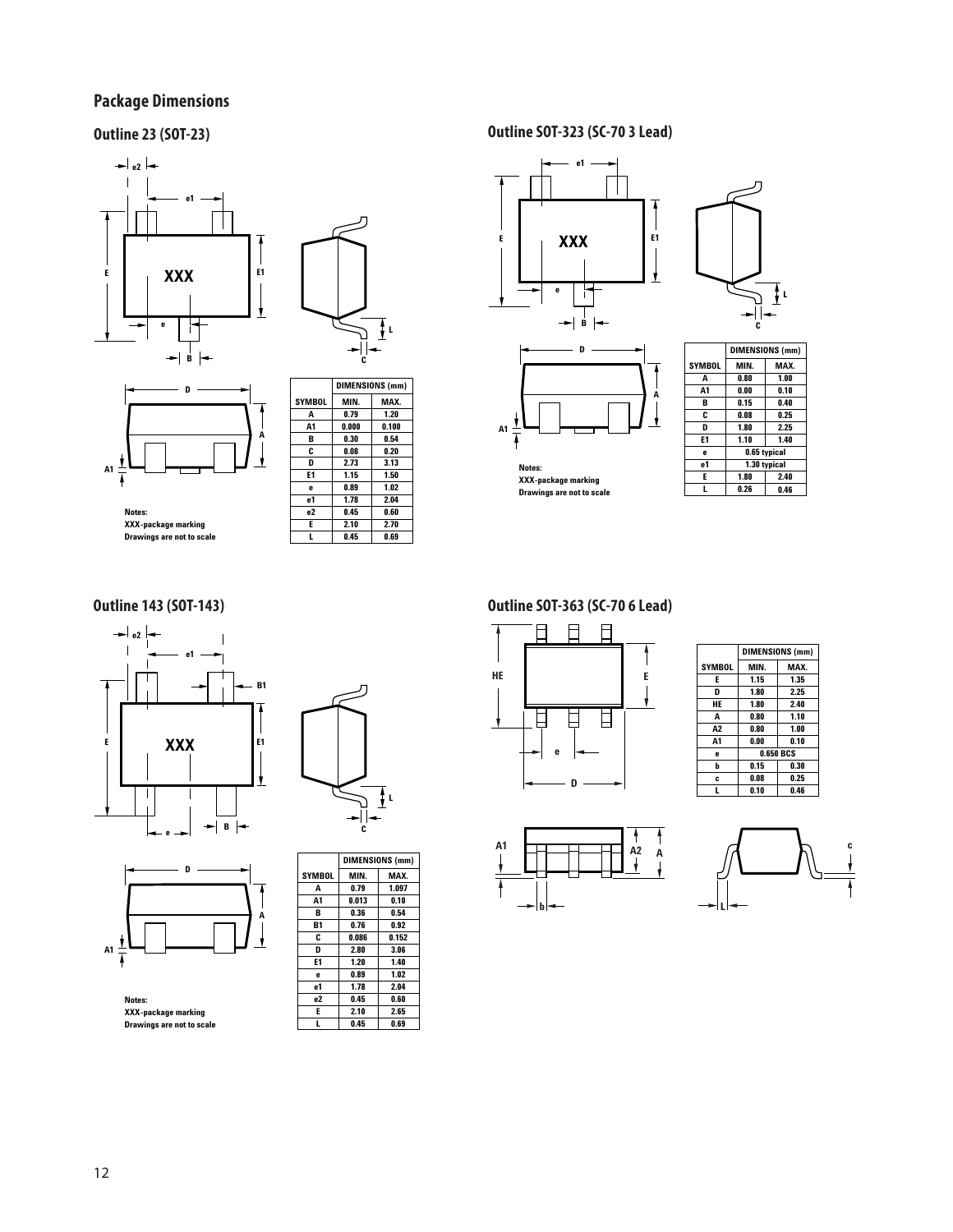### **Device Orientation**



### **For Outline SOT-143**



Note: "AB" represents package marking code. "C" re presents date code.

# **For Outlines SOT-23, -323**



Note: "AB" represents package marking code. "C" represents date code.

#### **For Outline SOT-363**



Note: "AB" represents package marking code. "C" represents date code.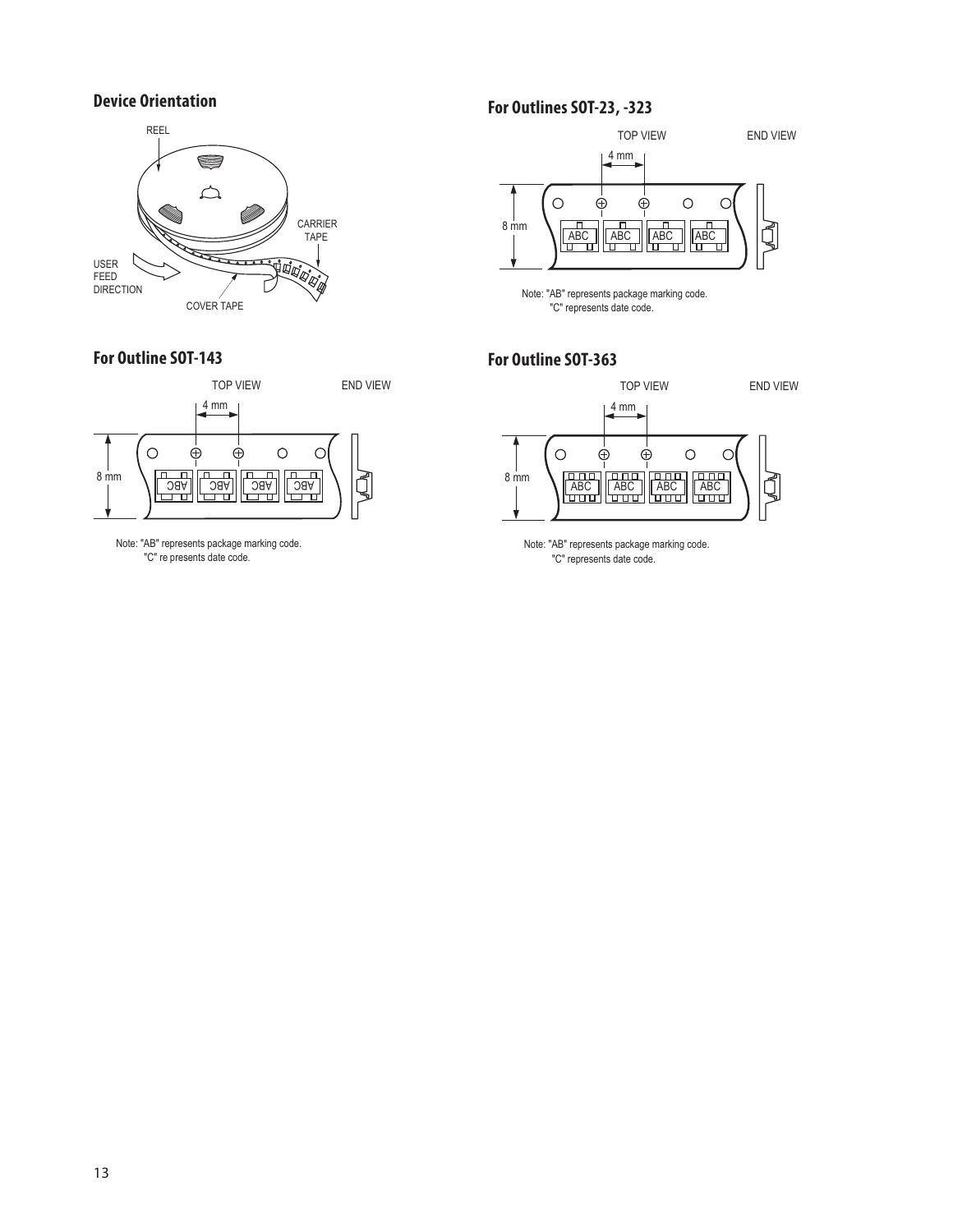# **Tape Dimensions and Product Orientation For Outline SOT-23**





|                                   | <b>DESCRIPTION</b>                          | <b>SYMBOL</b>  | SIZE (mm)            | SIZE (INCHES)           |
|-----------------------------------|---------------------------------------------|----------------|----------------------|-------------------------|
| CAVITY                            | <b>LENGTH</b>                               | $A_{0}$        | $3.15 \pm 0.10$      | $0.124 + 0.004$         |
|                                   | <b>WIDTH</b>                                | $B_0$          | $2.77 \pm 0.10$      | $0.109 + 0.004$         |
|                                   | DEPTH                                       | $K_0$          | $1.22 \pm 0.10$      | $0.048 + 0.004$         |
|                                   | PITCH                                       | P              | $4.00 \pm 0.10$      | $0.157 \pm 0.004$       |
|                                   | BOTTOM HOLE DIAMETER                        | $D_1$          | $1.00 + 0.05$        | $0.039 + 0.002$         |
| <b>PERFORATION</b>                | <b>DIAMETER</b>                             | n.             | $1.50 + 0.10$        | $0.059 + 0.004$         |
|                                   | PITCH                                       | $P_0$          | $4.00 \pm 0.10$      | $0.157 + 0.004$         |
|                                   | <b>POSITION</b>                             | E              | $1.75 \pm 0.10$      | $0.069 + 0.004$         |
| <b>CARRIER TAPE</b>               | <b>WIDTH</b>                                | W              | $8.00 + 0.30 - 0.10$ | $0.315 + 0.012 - 0.004$ |
|                                   | <b>THICKNESS</b>                            | t1             | $0.229 + 0.013$      | $0.009 + 0.0005$        |
| <b>DISTANCE</b><br><b>BETWEEN</b> | CAVITY TO PERFORATION<br>(WIDTH DIRECTION)  | F              | $3.50 \pm 0.05$      | $0.138 + 0.002$         |
| CENTERLINE                        | CAVITY TO PERFORATION<br>(LENGTH DIRECTION) | P <sub>2</sub> | $2.00 \pm 0.05$      | $0.079 + 0.002$         |

# **For Outline SOT-143**





| <b>DESCRIPTION</b>  |                                             | <b>SYMBOL</b>  | SIZE (mm)            | SIZE (INCHES)         |
|---------------------|---------------------------------------------|----------------|----------------------|-----------------------|
| CAVITY              | <b>LENGTH</b>                               | A <sub>0</sub> | $3.19 \pm 0.10$      | $0.126 \pm 0.004$     |
|                     | <b>WIDTH</b>                                | $B_0$          | $2.80 \pm 0.10$      | $0.110 \pm 0.004$     |
|                     | DEPTH                                       | $K_0$          | $1.31 \pm 0.10$      | $0.052 \pm 0.004$     |
|                     | PITCH                                       | P              | $4.00 \pm 0.10$      | $0.157 \pm 0.004$     |
|                     | BOTTOM HOLE DIAMETER                        | $D_1$          | $1.00 + 0.25$        | $0.039 + 0.010$       |
| <b>PERFORATION</b>  | <b>DIAMETER</b>                             | D              | $1.50 + 0.10$        | $0.059 + 0.004$       |
|                     | PITCH                                       | $P_0$          | $4.00 \pm 0.10$      | $0.157 \pm 0.004$     |
|                     | <b>POSITION</b>                             | E              | $1.75 \pm 0.10$      | $0.069 \pm 0.004$     |
| <b>CARRIER TAPE</b> | <b>WIDTH</b>                                | W              | $8.00 + 0.30 - 0.10$ | $0.315+0.012 - 0.004$ |
|                     | <b>THICKNESS</b>                            | t1             | $0.254 \pm 0.013$    | $0.0100 \pm 0.0005$   |
| <b>DISTANCE</b>     | CAVITY TO PERFORATION<br>(WIDTH DIRECTION)  | F              | $3.50 \pm 0.05$      | $0.138 \pm 0.002$     |
|                     | CAVITY TO PERFORATION<br>(LENGTH DIRECTION) | P <sub>2</sub> | $2.00 \pm 0.05$      | $0.079 \pm 0.002$     |